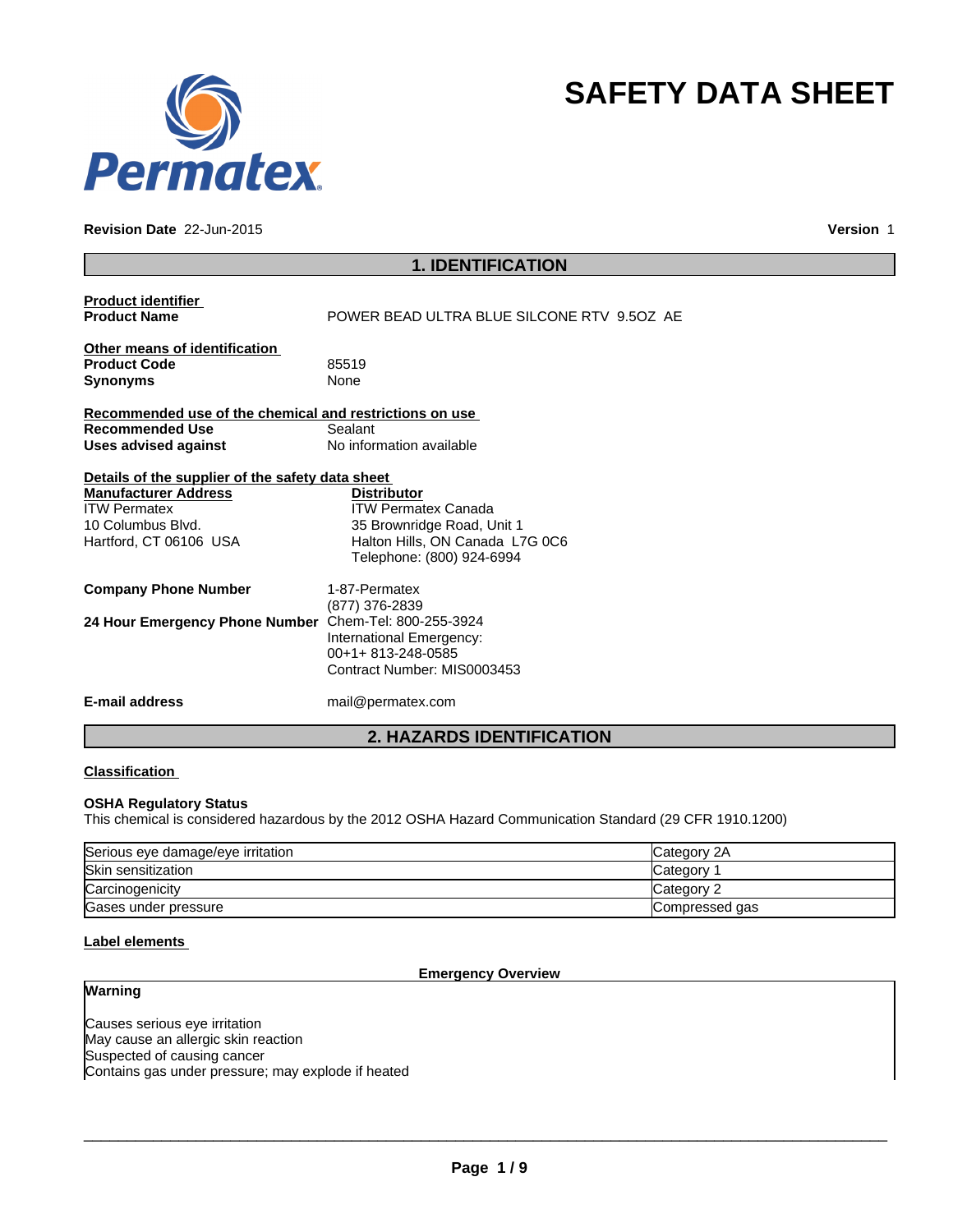

\_\_\_\_\_\_\_\_\_\_\_\_\_\_\_\_\_\_\_\_\_\_\_\_\_\_\_\_\_\_\_\_\_\_\_\_\_\_\_\_\_\_\_\_\_\_\_\_\_\_\_\_\_\_\_\_\_\_\_\_\_\_\_\_\_\_\_\_\_\_\_\_\_\_\_\_\_\_\_\_\_\_\_\_\_\_\_\_\_\_\_\_\_

# **Precautionary Statements - Prevention**

Obtain special instructions before use Do not handle until all safety precautions have been read and understood Use personal protective equipment as required Wash face, hands and any exposed skin thoroughly after handling Avoid breathing dust/fume/gas/mist/vapors/spray Contaminated work clothing should not be allowed out of the workplace Wear protective gloves/protective clothing/eye protection/face protection

#### **Precautionary Statements - Response**

IF exposed or concerned: Get medical advice/attention Specific treatment (see supplemental first aid instructions on this label) IF IN EYES: Rinse cautiously with water for several minutes. Remove contact lenses, if present and easy to do. Continue rinsing If eye irritation persists: Get medical advice/attention IF ON SKIN: Wash with plenty of soap and water If skin irritation or rash occurs: Get medical advice/attention Wash contaminated clothing before reuse

### **Precautionary Statements - Storage**

Store locked up Protect from sunlight. Store in a well-ventilated place

#### **Precautionary Statements - Disposal**

Dispose of contents/container to an approved waste disposal plant

#### **Hazards not otherwise classified (HNOC)**

Not applicable

#### **Other Information**

- Toxic to aquatic life with long lasting effects

Unknown acute toxicity 26.667 % of the mixture consists of ingredient(s) of unknown toxicity

# **3. COMPOSITION/INFORMATION ON INGREDIENTS**

#### **substance(s)**

| <b>Chemical Name</b>                                  | <b>CAS No</b> | Weight-%  | <b>Trade Secret</b> |
|-------------------------------------------------------|---------------|-----------|---------------------|
| POLY (DIMETHYLSILOXANE), HYDROXY<br><b>TERMINATED</b> | 70131-67-8    | $15 - 40$ |                     |
| CALCIUM CARBONATE                                     | 471-34-1      | $10 - 30$ |                     |
| LIMESTONE                                             | 1317-65-3     | $10 - 30$ |                     |
| SYNTHETIC ISOPARAFFINIC HYDROCARON                    | 64742-47-8    | $3 - 7$   | $\star$             |
| <b>VINYL OXIMINOSILANE</b>                            | 2224-33-1     | $-5$      |                     |
| <b>NITROGEN</b>                                       | 7727-37-9     | 1 - 5     | $\star$             |
| <b>STEARIC ACID</b>                                   | $57-11-4$     | - 5       |                     |
| 2-BUTANONE OXIME                                      | 96-29-7       | $-5$      | $\star$             |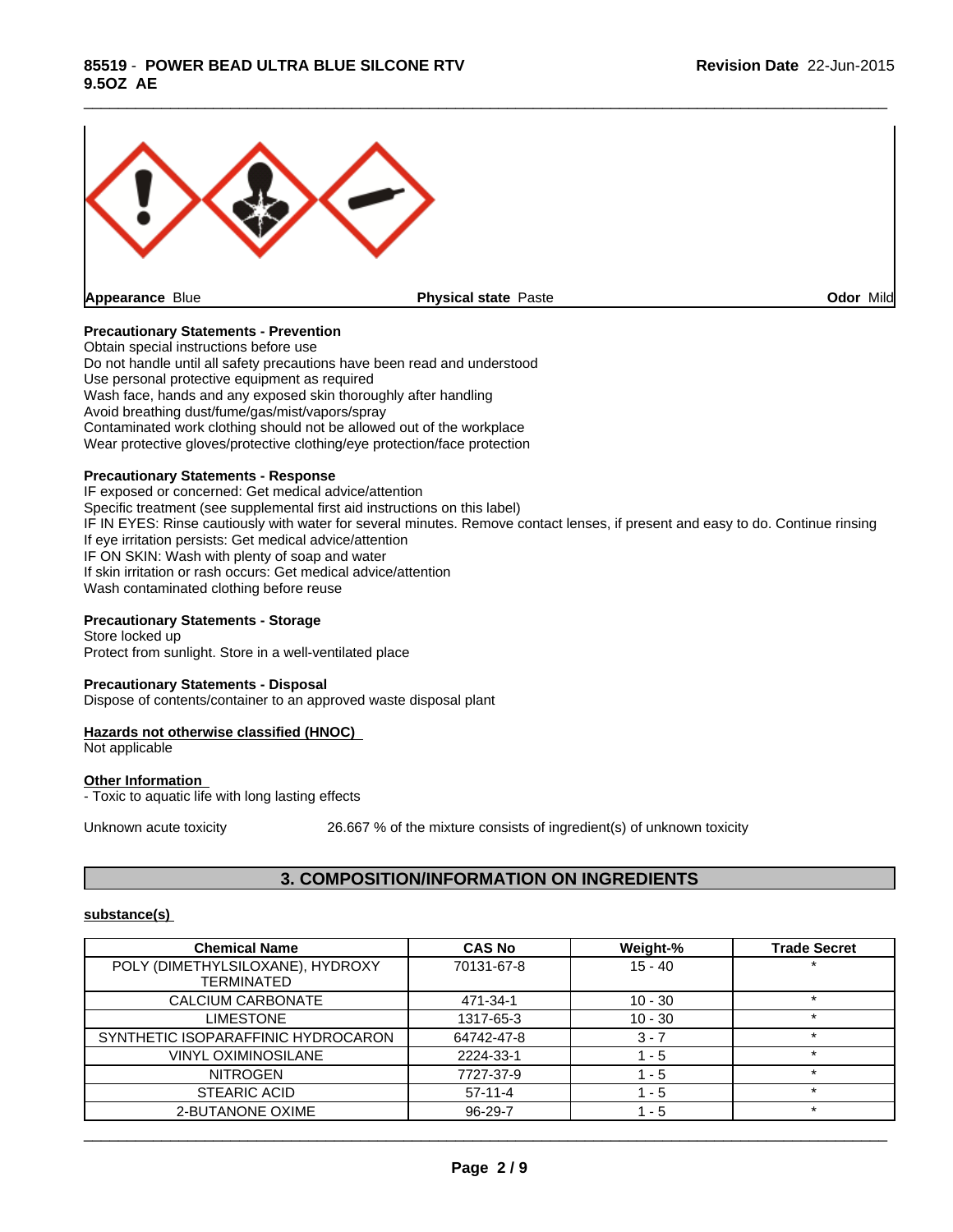\*The exact percentage (concentration) of composition has been withheld as a trade secret.

\_\_\_\_\_\_\_\_\_\_\_\_\_\_\_\_\_\_\_\_\_\_\_\_\_\_\_\_\_\_\_\_\_\_\_\_\_\_\_\_\_\_\_\_\_\_\_\_\_\_\_\_\_\_\_\_\_\_\_\_\_\_\_\_\_\_\_\_\_\_\_\_\_\_\_\_\_\_\_\_\_\_\_\_\_\_\_\_\_\_\_\_\_

# **4. FIRST AID MEASURES**

| <b>Description of first aid measures</b>                                                                          |                                                                                                                                                                                                  |
|-------------------------------------------------------------------------------------------------------------------|--------------------------------------------------------------------------------------------------------------------------------------------------------------------------------------------------|
| <b>General advice</b>                                                                                             | Get medical advice/attention if you feel unwell.                                                                                                                                                 |
| Eye contact                                                                                                       | IF IN EYES: Rinse cautiously with water for several minutes. Remove contact lenses, if<br>present and easy to do. Continue rinsing. If eye irritation persists: Get medical<br>advice/attention. |
| <b>Skin contact</b>                                                                                               | IF ON SKIN:. Wash with soap and water. If skin irritation or rash occurs: Get medical<br>advice/attention. Wash contaminated clothing before reuse.                                              |
| <b>Inhalation</b>                                                                                                 | IF INHALED: Remove victim to fresh air and keep at rest in a position comfortable for<br>breathing. If symptoms persist, call a physician.                                                       |
| Ingestion                                                                                                         | IF SWALLOWED:. Do NOT induce vomiting. Never give anything by mouth to an<br>unconscious person. Call a physician.                                                                               |
| Self-protection of the first aider                                                                                | Use personal protective equipment as required. Avoid contact with skin, eyes or clothing.                                                                                                        |
| <u>Most important symptoms and effects, both acute and delayed</u>                                                |                                                                                                                                                                                                  |
| Symptoms                                                                                                          | See section 2 for more information.                                                                                                                                                              |
|                                                                                                                   | <u>Indication of any immediate medical attention and special treatment needed</u>                                                                                                                |
| Note to physicians                                                                                                | Treat symptomatically.                                                                                                                                                                           |
|                                                                                                                   | <b>5. FIRE-FIGHTING MEASURES</b>                                                                                                                                                                 |
| <b>Suitable extinguishing media</b><br>Carbon dioxide (CO2), Dry chemical, Foam<br>Unsuitable extinguishing media |                                                                                                                                                                                                  |
| None.<br>Specific hazards arising from the chemical<br>Contains gas under pressure; may explode if heated.        |                                                                                                                                                                                                  |
| <b>Explosion data</b><br><b>Sensitivity to Mechanical Impact</b><br><b>Sensitivity to Static Discharge</b>        | None.<br>None.                                                                                                                                                                                   |
|                                                                                                                   |                                                                                                                                                                                                  |
| <b>Protective equipment and precautions for firefighters</b><br>protective gear.                                  | As in any fire, wear self-contained breathing apparatus pressure-demand, MSHA/NIOSH (approved or equivalent) and full                                                                            |

**Personal precautions** Ensure adequate ventilation, especially in confined areas. Avoid contact with skin, eyes or clothing. Use personal protective equipment as required. Contents under pressure. Do not puncture or incinerate cans.

 $\overline{\phantom{a}}$  ,  $\overline{\phantom{a}}$  ,  $\overline{\phantom{a}}$  ,  $\overline{\phantom{a}}$  ,  $\overline{\phantom{a}}$  ,  $\overline{\phantom{a}}$  ,  $\overline{\phantom{a}}$  ,  $\overline{\phantom{a}}$  ,  $\overline{\phantom{a}}$  ,  $\overline{\phantom{a}}$  ,  $\overline{\phantom{a}}$  ,  $\overline{\phantom{a}}$  ,  $\overline{\phantom{a}}$  ,  $\overline{\phantom{a}}$  ,  $\overline{\phantom{a}}$  ,  $\overline{\phantom{a}}$ 

### **Environmental precautions**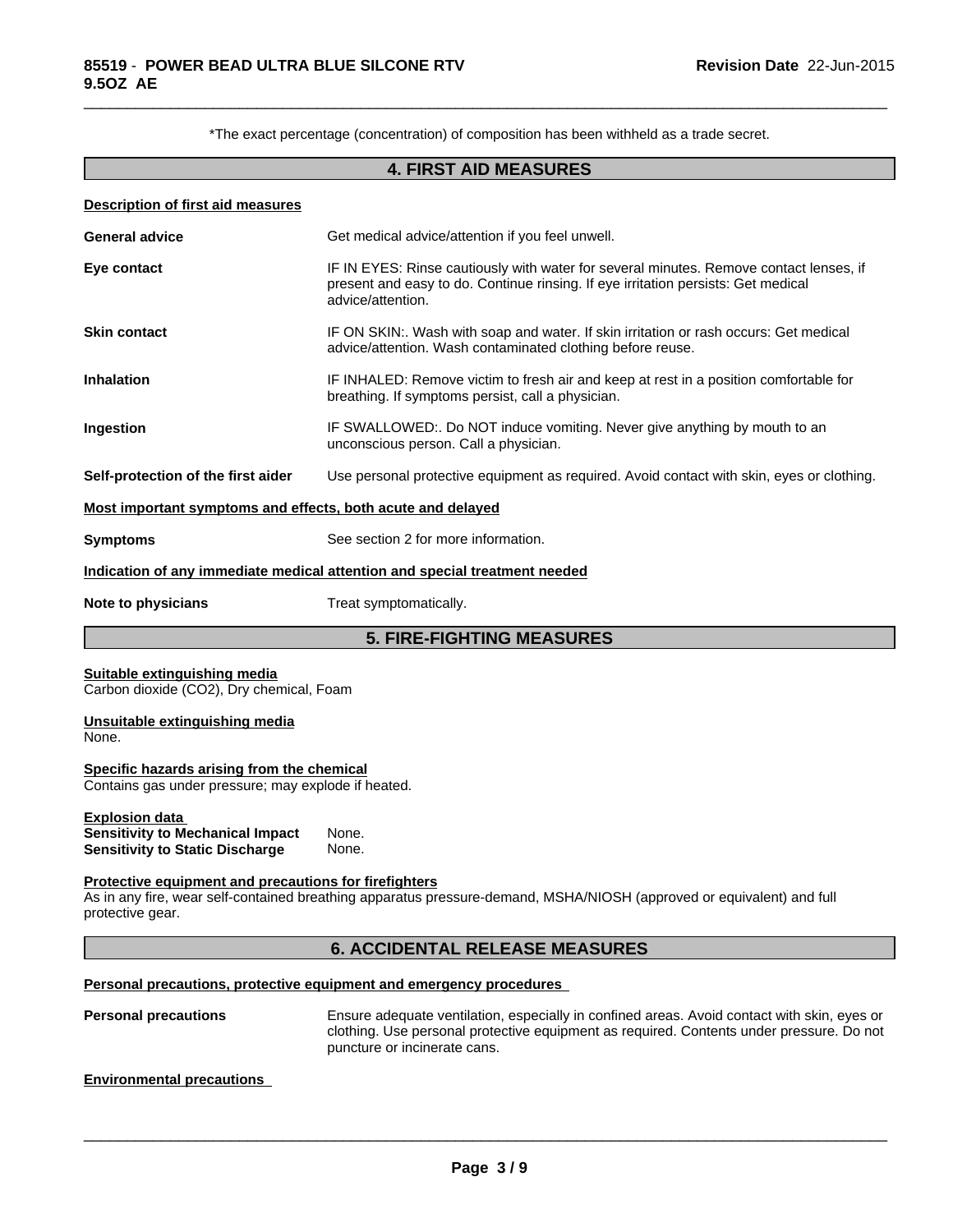| <b>Environmental precautions</b>                             | Do not flush into surface water or sanitary sewer system. See Section 12 for additional<br>ecological Information.                                                                                                                                                                                                                               |
|--------------------------------------------------------------|--------------------------------------------------------------------------------------------------------------------------------------------------------------------------------------------------------------------------------------------------------------------------------------------------------------------------------------------------|
| Methods and material for containment and cleaning up         |                                                                                                                                                                                                                                                                                                                                                  |
| <b>Methods for containment</b>                               | Prevent further leakage or spillage if safe to do so.                                                                                                                                                                                                                                                                                            |
| Methods for cleaning up                                      | Ensure adequate ventilation. Flood with water to complete polymerization and scrape off<br>floor. Sweep up and shovel into suitable containers for disposal. Clean up spill thoroughly<br>as residue is slippery.                                                                                                                                |
| Prevention of secondary hazards                              | Clean contaminated objects and areas thoroughly observing environmental regulations.                                                                                                                                                                                                                                                             |
|                                                              | <b>7. HANDLING AND STORAGE</b>                                                                                                                                                                                                                                                                                                                   |
| <b>Precautions for safe handling</b>                         |                                                                                                                                                                                                                                                                                                                                                  |
| Advice on safe handling                                      | Handle in accordance with good industrial hygiene and safety practice. Avoid breathing<br>vapors or mists. Avoid contact with skin, eyes or clothing. Wash thoroughly after handling.<br>Wash contaminated clothing before reuse. Use personal protective equipment as required.<br>Contents under pressure. Do not puncture or incinerate cans. |
| Conditions for safe storage, including any incompatibilities |                                                                                                                                                                                                                                                                                                                                                  |
| <b>Storage Conditions</b>                                    | Protect from sunlight. Store in a well-ventilated place. Store locked up.                                                                                                                                                                                                                                                                        |
| Incompatible materials                                       | Strong oxidizing agents, Acids, Water                                                                                                                                                                                                                                                                                                            |
|                                                              |                                                                                                                                                                                                                                                                                                                                                  |

\_\_\_\_\_\_\_\_\_\_\_\_\_\_\_\_\_\_\_\_\_\_\_\_\_\_\_\_\_\_\_\_\_\_\_\_\_\_\_\_\_\_\_\_\_\_\_\_\_\_\_\_\_\_\_\_\_\_\_\_\_\_\_\_\_\_\_\_\_\_\_\_\_\_\_\_\_\_\_\_\_\_\_\_\_\_\_\_\_\_\_\_\_

# **8. EXPOSURE CONTROLS/PERSONAL PROTECTION**

# **Control parameters**

#### **Exposure Guidelines** . **Chemical Name**  $\begin{array}{|c|c|c|c|c|}\n\hline\n\text{ACGIH TLV} & \text{OSHA PEL} & \text{NIOSH IDLH}\n\hline\n\end{array}$ CALCIUM CARBONATE | | 471-34-1 - TWA: 10 mg/m<sup>3</sup> total dust TWA: 5 mg/m<sup>3</sup> respirable dust | **LIMESTONE**  1317-65-3 - TWA: 15 mg/m<sup>3</sup> total dust T TWA: 5 mg/m<sup>3</sup> respirable fraction respirable fraction | TWA: 5 mg/m<sup>3</sup> respirable dust | (vacated) TWA: 15 mg/m<sup>3</sup> total dust (vacated) TWA: 5 mg/m<sup>3</sup> respirable fraction TWA: 10 mg/m<sup>3</sup> total dust |

*NIOSH IDLH Immediately Dangerous to Life or Health*

**Other Information** Vacated limits revoked by the Court of Appeals decision in AFL-CIO v. OSHA, 965 F.2d 962 (11th Cir., 1992).

# **Appropriate engineering controls**

| <b>Engineering Controls</b> | Showers             |
|-----------------------------|---------------------|
|                             | Eyewash stations    |
|                             | Ventilation systems |

# **Individual protection measures, such as personal protective equipment**

| Eye/face protection           | Wear safety glasses with side shields (or goggles).                                                      |
|-------------------------------|----------------------------------------------------------------------------------------------------------|
| Skin and body protection      | Wear protective gloves and protective clothing.                                                          |
| <b>Respiratory protection</b> | Use NIOSH-approved air-purifying respirator with organic vapor cartridge or canister, as<br>appropriate. |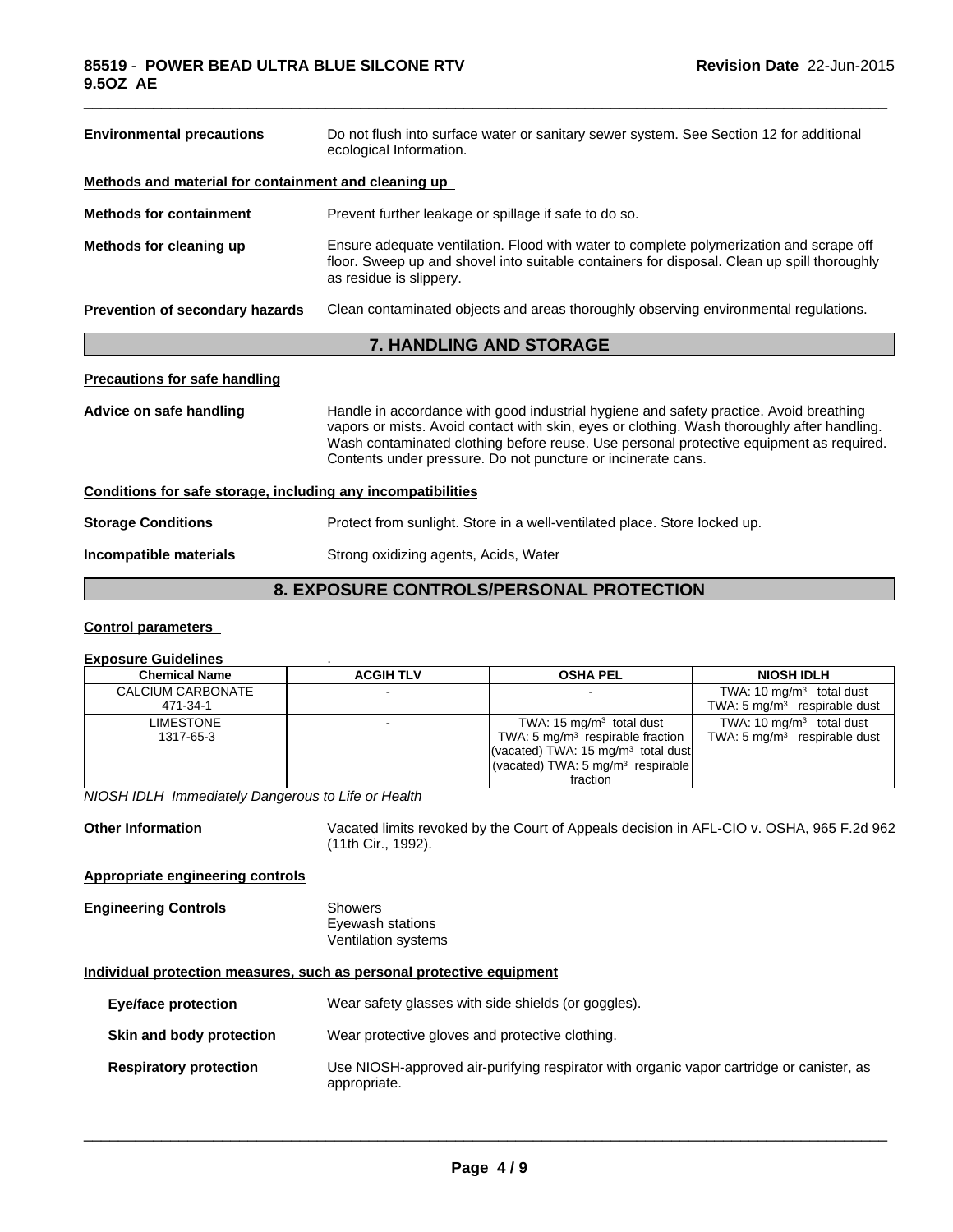**General Hygiene Considerations** Handle in accordance with good industrial hygiene and safety practice. Regular cleaning of equipment, work area and clothing is recommended.

\_\_\_\_\_\_\_\_\_\_\_\_\_\_\_\_\_\_\_\_\_\_\_\_\_\_\_\_\_\_\_\_\_\_\_\_\_\_\_\_\_\_\_\_\_\_\_\_\_\_\_\_\_\_\_\_\_\_\_\_\_\_\_\_\_\_\_\_\_\_\_\_\_\_\_\_\_\_\_\_\_\_\_\_\_\_\_\_\_\_\_\_\_

# **9. PHYSICAL AND CHEMICAL PROPERTIES**

### **Information on basic physical and chemical properties**

| <b>Physical state</b>            | Paste                    |                  |
|----------------------------------|--------------------------|------------------|
| Appearance                       | <b>Blue</b>              |                  |
| Odor                             | Mild                     |                  |
| <b>Odor threshold</b>            | No information available |                  |
| <b>Property</b>                  | <b>Values</b>            | Remarks • Method |
| рH                               | No information available |                  |
| Melting point / freezing point   | No information available |                  |
| Boiling point / boiling range    | Not Applicable           | Polymerization   |
| <b>Flash point</b>               | > 93 °C / > 200 °F       |                  |
| <b>Evaporation rate</b>          | No information available |                  |
| <b>Flammability (solid, gas)</b> | No information available |                  |
| <b>Flammability Limit in Air</b> |                          |                  |
| <b>Upper flammability limit:</b> | No information available |                  |
| Lower flammability limit:        | No information available |                  |
| Vapor pressure                   | $<$ 5 mm Hg              |                  |
| <b>Vapor density</b>             | >1                       | $Air = 1$        |
| <b>Relative density</b>          | 1.44                     |                  |
| <b>Water solubility</b>          | Not applicable           | Polymerization   |
| Solubility in other solvents     | No information available |                  |
| <b>Partition coefficient</b>     | No information available |                  |
| <b>Autoignition temperature</b>  | No information available |                  |
| <b>Decomposition temperature</b> | No information available |                  |
| <b>Kinematic viscosity</b>       | No information available |                  |
| <b>Dynamic viscosity</b>         | No information available |                  |
| <b>Explosive properties</b>      | No information available |                  |
| <b>Oxidizing properties</b>      | No information available |                  |
| <b>Other Information</b>         |                          |                  |
| <b>Softening point</b>           | No information available |                  |
| <b>Molecular weight</b>          | No information available |                  |
| VOC Content (%)                  | 3.1%                     |                  |
| <b>Density</b>                   | No information available |                  |
| <b>Bulk density</b>              | No information available |                  |

# **10. STABILITY AND REACTIVITY**

#### **Reactivity**

No data available

#### **Chemical stability**

Stable under recommended storage conditions.

#### **Possibility of Hazardous Reactions**

None under normal processing.

#### **Conditions to avoid**

Excessive heat.

#### **Incompatible materials**

Strong oxidizing agents, Acids, Water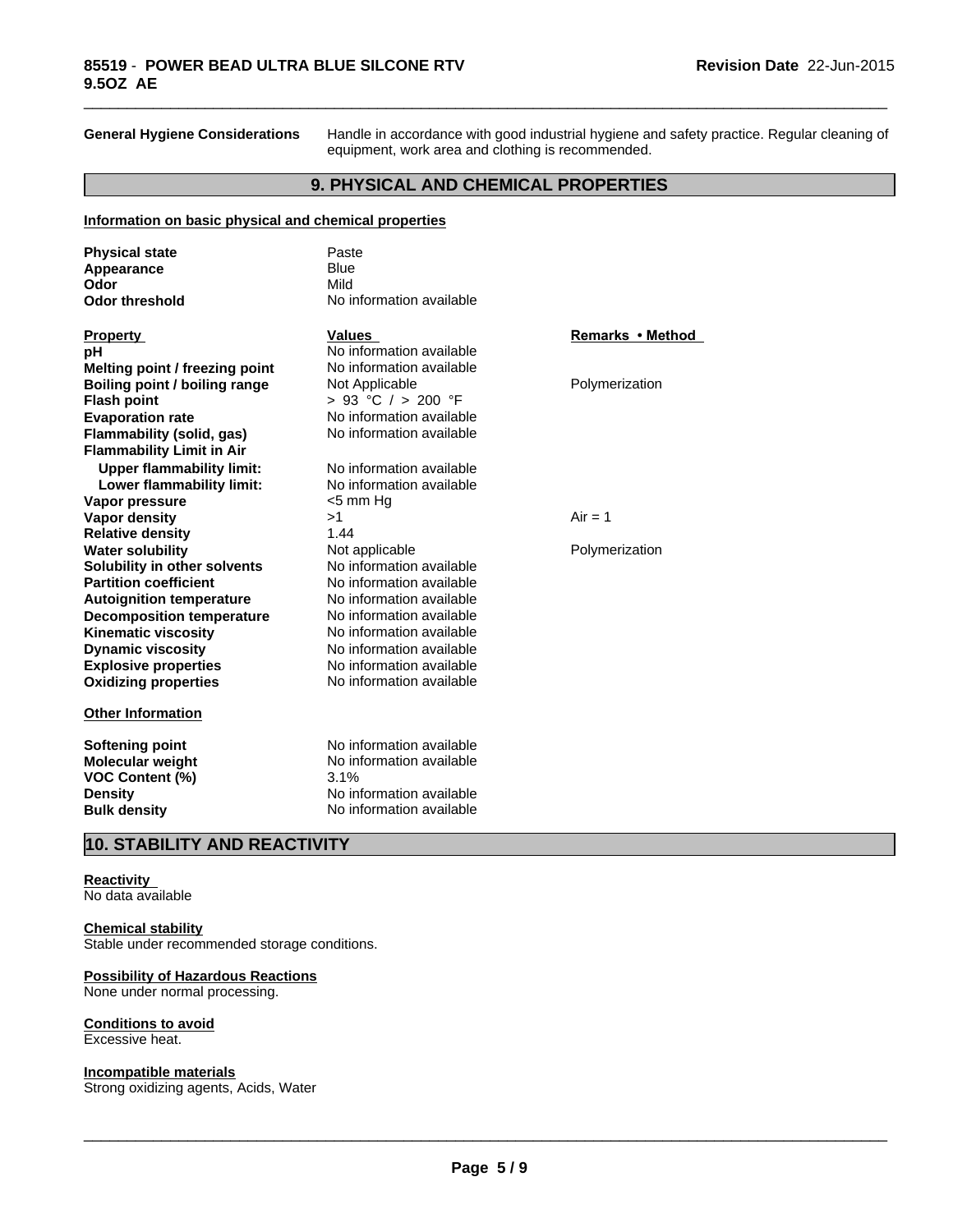**Hazardous Decomposition Products** Carbon oxides Nitrogen oxides (NOx) Formaldehyde May release 2-butanone oxime (ethyl methyl ketoxime) at elevated temperature

# **11. TOXICOLOGICAL INFORMATION**

\_\_\_\_\_\_\_\_\_\_\_\_\_\_\_\_\_\_\_\_\_\_\_\_\_\_\_\_\_\_\_\_\_\_\_\_\_\_\_\_\_\_\_\_\_\_\_\_\_\_\_\_\_\_\_\_\_\_\_\_\_\_\_\_\_\_\_\_\_\_\_\_\_\_\_\_\_\_\_\_\_\_\_\_\_\_\_\_\_\_\_\_\_

# **Information on likely routes of exposure**

| <b>Inhalation</b>   | May cause irritation of respiratory tract.                                            |
|---------------------|---------------------------------------------------------------------------------------|
| Eye contact         | Contact with eyes may cause irritation. May cause redness and tearing of the eyes.    |
| <b>Skin contact</b> | May cause skin irritation and/or dermatitis. May cause sensitization by skin contact. |
| Ingestion           | Ingestion may cause irritation to mucous membranes.                                   |

| <b>Chemical Name</b>                                                  | Oral LD50            | Dermal LD50             | <b>Inhalation LC50</b>               |
|-----------------------------------------------------------------------|----------------------|-------------------------|--------------------------------------|
| POLY (DIMETHYLSILOXANE),<br><b>HYDROXY TERMINATED</b><br>l 70131-67-8 |                      | $> 16$ mL/kg (Rabbit)   | $> 8750$ mg/m <sup>3</sup> (Rat) 7 h |
| <b>CALCIUM CARBONATE</b><br>  471-34-1                                | $= 6450$ mg/kg (Rat) |                         |                                      |
| SYNTHETIC ISOPARAFFINIC<br><b>IHYDROCARON</b><br>  64742-47-8         | $>$ 5000 mg/kg (Rat) | $>$ 2000 mg/kg (Rabbit) | $> 5.2$ mg/L (Rat) 4 h               |
| <b>ISTEARIC ACID</b><br>57-11-4                                       |                      | $> 5$ g/kg (Rabbit)     |                                      |
| 2-BUTANONE OXIME<br>  96-29-7                                         | $= 930$ mg/kg (Rat)  | $= 0.2$ mg/kg (Rabbit)  | $= 20$ mg/L (Rat) 4 h                |

#### **Information on toxicological effects**

**Symptoms** No information available.

#### **Delayed and immediate effects as well as chronic effects from short and long-term exposure**

| <b>Sensitization</b>        | No information available.                                                                |
|-----------------------------|------------------------------------------------------------------------------------------|
| Germ cell mutagenicity      | No information available.                                                                |
| Carcinogenicity             | The table below indicates whether each agency has listed any ingredient as a carcinogen. |
| <b>Target Organ Effects</b> | Eyes, Respiratory system, Skin.                                                          |

# **The following values are calculated based on chapter 3.1 of the GHS document** .

**ATEmix (dermal)** 

**ATEmix (oral)** 10365 mg/kg<br>**ATEmix (dermal)** 8718 mg/kg

# **12. ECOLOGICAL INFORMATION**

### **Ecotoxicity**

96.926 % of the mixture consists of components(s) of unknown hazards to the aquatic environment

| <b>Chemical Name</b>    | Algae/aguatic plants             | Fish                               | <b>Crustacea</b>             |
|-------------------------|----------------------------------|------------------------------------|------------------------------|
| SYNTHETIC ISOPARAFFINIC |                                  | 45: 96 h Pimephales promelas mg/L  | 4720: 96 h Den-dronereides   |
| <b>HYDROCARON</b>       |                                  | LC50 flow-through 2.2: 96 h        | heteropoda mg/L LC50         |
| 64742-47-8              |                                  | Lepomis macrochirus mg/L LC50      |                              |
|                         |                                  | static 2.4: 96 h Oncorhynchus      |                              |
|                         |                                  | mykiss mg/L LC50 static            |                              |
| 2-BUTANONE OXIME        | 83: 72 h Desmodesmus subspicatus | 777 - 914: 96 h Pimephales         | 750: 48 h Daphnia magna mg/L |
| 96-29-7                 | mg/L EC50                        | promelas mg/L LC50 flow-through    | EC <sub>50</sub>             |
|                         |                                  | 760: 96 h Poecilia reticulata mg/L |                              |
|                         |                                  | LC50 static 320 - 1000: 96 h       |                              |
|                         |                                  | Leuciscus idus mg/L LC50 static    |                              |
|                         |                                  |                                    |                              |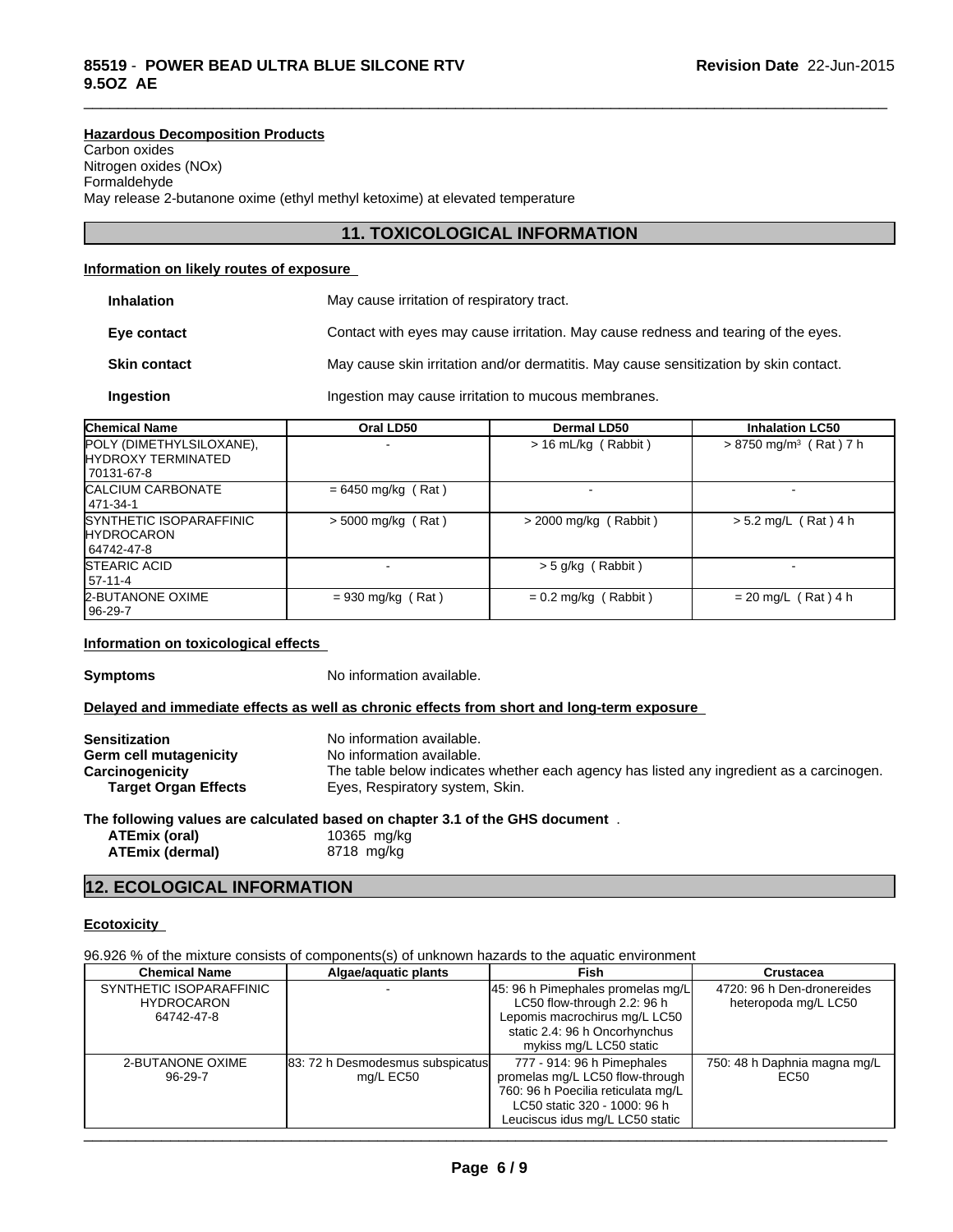#### **Persistence and degradability**

No information available.

# **Bioaccumulation**

No information available.

#### **Mobility**

No information available.

| <b>Chemical Name</b>                       | <br>coefficient |
|--------------------------------------------|-----------------|
| <b>OXIME</b><br>ONE<br>ים<br>. ANC<br>ו ה- | 0.65            |
| 96-29-7                                    |                 |

\_\_\_\_\_\_\_\_\_\_\_\_\_\_\_\_\_\_\_\_\_\_\_\_\_\_\_\_\_\_\_\_\_\_\_\_\_\_\_\_\_\_\_\_\_\_\_\_\_\_\_\_\_\_\_\_\_\_\_\_\_\_\_\_\_\_\_\_\_\_\_\_\_\_\_\_\_\_\_\_\_\_\_\_\_\_\_\_\_\_\_\_\_

# **Other adverse effects**

No information available

# **13. DISPOSAL CONSIDERATIONS**

## **Waste treatment methods**

| Disposal of wastes         | Disposal should be in accordance with applicable regional, national and local laws and<br>regulations. |
|----------------------------|--------------------------------------------------------------------------------------------------------|
| Contaminated packaging     | Do not reuse container.                                                                                |
| <b>US EPA Waste Number</b> | Not applicable                                                                                         |

# **14. TRANSPORT INFORMATION**

| <b>DOT</b><br>UN/ID no<br>Proper shipping name:<br><b>Hazard Class</b><br><b>Emergency Response Guide</b><br><b>Number</b> | 1950<br>Aerosols, Limited Quantity (LQ)<br>2.2<br>126        |
|----------------------------------------------------------------------------------------------------------------------------|--------------------------------------------------------------|
| <b>IATA</b><br>UN/ID no<br>Proper shipping name:<br><b>Hazard Class</b><br><b>ERG Code</b>                                 | <b>ID 8000</b><br>Consumer commodity<br>9<br>9L              |
| <b>IMDG</b><br>UN/ID no<br>Proper shipping name:<br><b>Hazard Class</b><br>EmS-No                                          | 1950<br>Aerosols, Limited Quantity (LQ)<br>2.2<br>$F-D, S-U$ |

# **15. REGULATORY INFORMATION**

| <b>International Inventories</b> |             |
|----------------------------------|-------------|
| TSCA                             | Complies    |
| <b>DSL/NDSL</b>                  | Complies    |
| <b>EINECS/ELINCS</b>             | Not Listed. |
| <b>ENCS</b>                      | Not Listed. |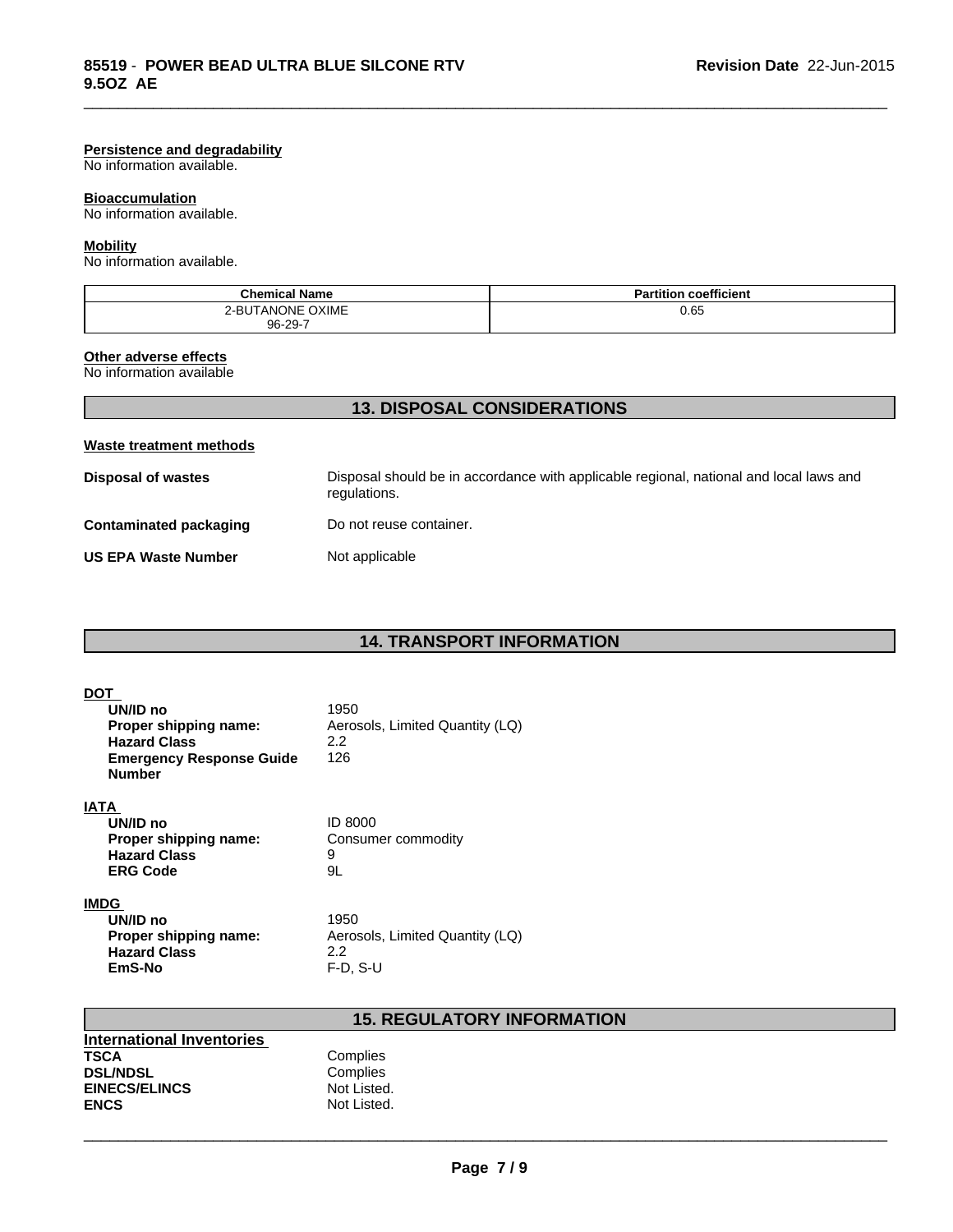| <b>IECSC</b> | Complies |
|--------------|----------|
| <b>KECL</b>  | Complies |
| <b>PICCS</b> | Complies |
| <b>AICS</b>  | Complies |

#### **Legend:**

**TSCA** - United States Toxic Substances Control Act Section 8(b) Inventory **DSL/NDSL** - Canadian Domestic Substances List/Non-Domestic Substances List **EINECS/ELINCS** - European Inventory of Existing Chemical Substances/European List of Notified Chemical Substances **ENCS** - Japan Existing and New Chemical Substances **IECSC** - China Inventory of Existing Chemical Substances **KECL** - Korean Existing and Evaluated Chemical Substances **PICCS** - Philippines Inventory of Chemicals and Chemical Substances **AICS** - Australian Inventory of Chemical Substances

### **US Federal Regulations**

# **SARA 313**

Section 313 of Title III of the Superfund Amendments and Reauthorization Act of 1986 (SARA). This product does not contain any chemicals which are subject to the reporting requirements of the Act and Title 40 of the Code of Federal Regulations, Part 372

\_\_\_\_\_\_\_\_\_\_\_\_\_\_\_\_\_\_\_\_\_\_\_\_\_\_\_\_\_\_\_\_\_\_\_\_\_\_\_\_\_\_\_\_\_\_\_\_\_\_\_\_\_\_\_\_\_\_\_\_\_\_\_\_\_\_\_\_\_\_\_\_\_\_\_\_\_\_\_\_\_\_\_\_\_\_\_\_\_\_\_\_\_

| SARA 311/312 Hazard Categories    |     |  |
|-----------------------------------|-----|--|
| Acute health hazard               | Yes |  |
| <b>Chronic Health Hazard</b>      | No  |  |
| <b>Fire hazard</b>                | No  |  |
| Sudden release of pressure hazard | No  |  |
| <b>Reactive Hazard</b>            | No  |  |

#### **CWA (Clean Water Act)**

This product contains the following substances which are regulated pollutants pursuant to the Clean Water Act (40 CFR 122.21 and 40 CFR 122.42)

#### **CERCLA**

This material, as supplied, contains one or more substances regulated as a hazardous substance under the Comprehensive Environmental Response Compensation and Liability Act (CERCLA) (40 CFR 302)

### **US State Regulations**

### **California Proposition 65**

This product contains the following Proposition 65 chemicals

| <b>Chemical Name</b>        | <b>California Proposition 65</b> |
|-----------------------------|----------------------------------|
| SILICA, QUARTZ - 14808-60-7 | Carcinogen                       |
| METHANOL - 67-56-1          | Developmental                    |

#### **U.S. State Right-to-Know Regulations**

| <b>Chemical Name</b>                      | <b>New Jersey</b> | <b>Massachusetts</b> | Pennsylvania |
|-------------------------------------------|-------------------|----------------------|--------------|
| <b>LIMESTONE</b><br>1317-65-3             |                   |                      |              |
| <b>NITROGEN</b><br>7727-37-9              | v                 | ∧                    | х            |
| ALUMINIUM POWDER<br>7429-90-5             |                   |                      | X            |
| CI PIGMENT BLUE 15, CI #74160<br>147-14-8 |                   |                      | х            |
| SILICA, QUARTZ<br>14808-60-7              | Χ                 | $\checkmark$         | X            |
| METHANOL<br>67-56-1                       |                   |                      | х            |

### **U.S. EPA Label Information**

**EPA Pesticide Registration Number** Not applicable